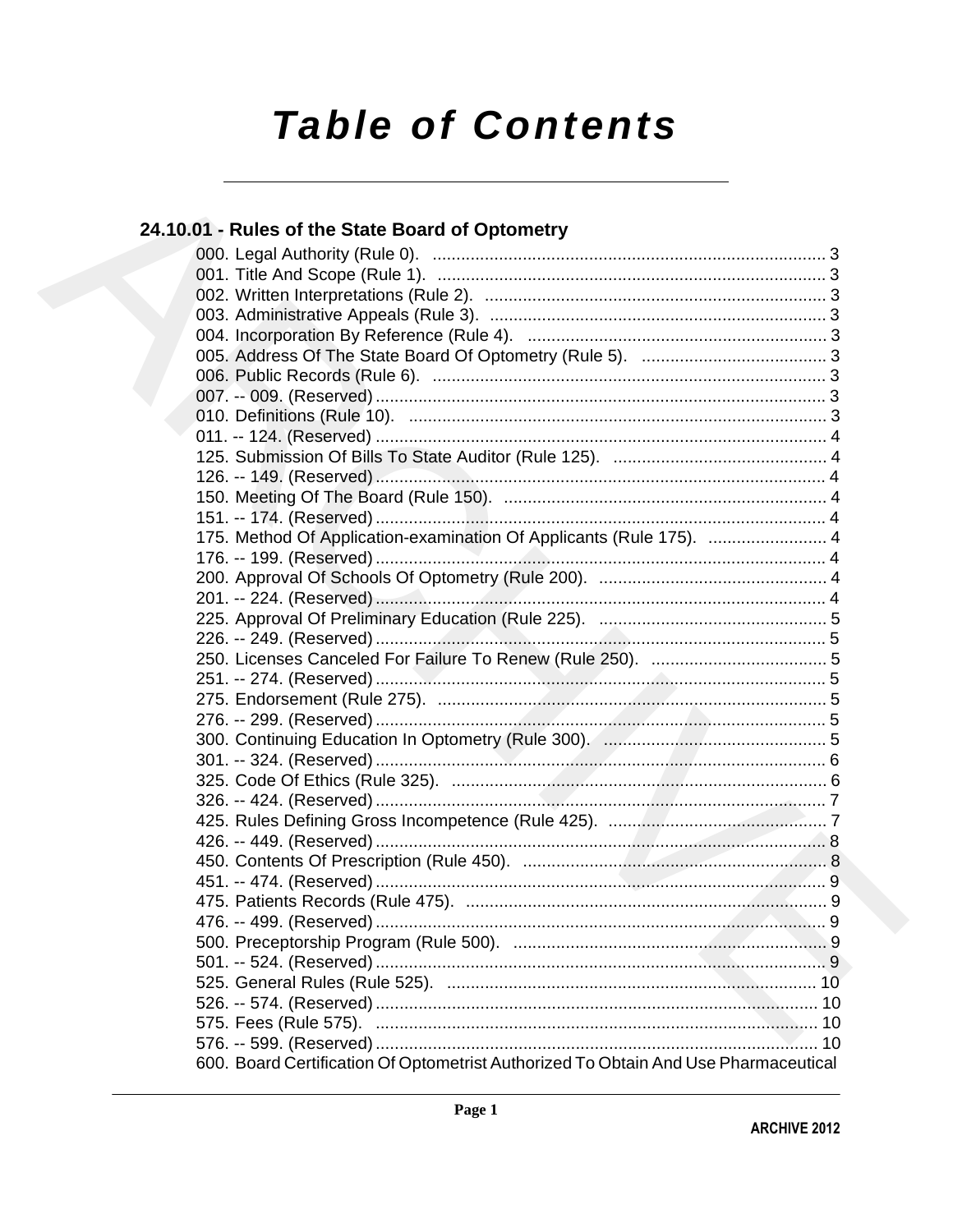# Table of Contents (cont'd)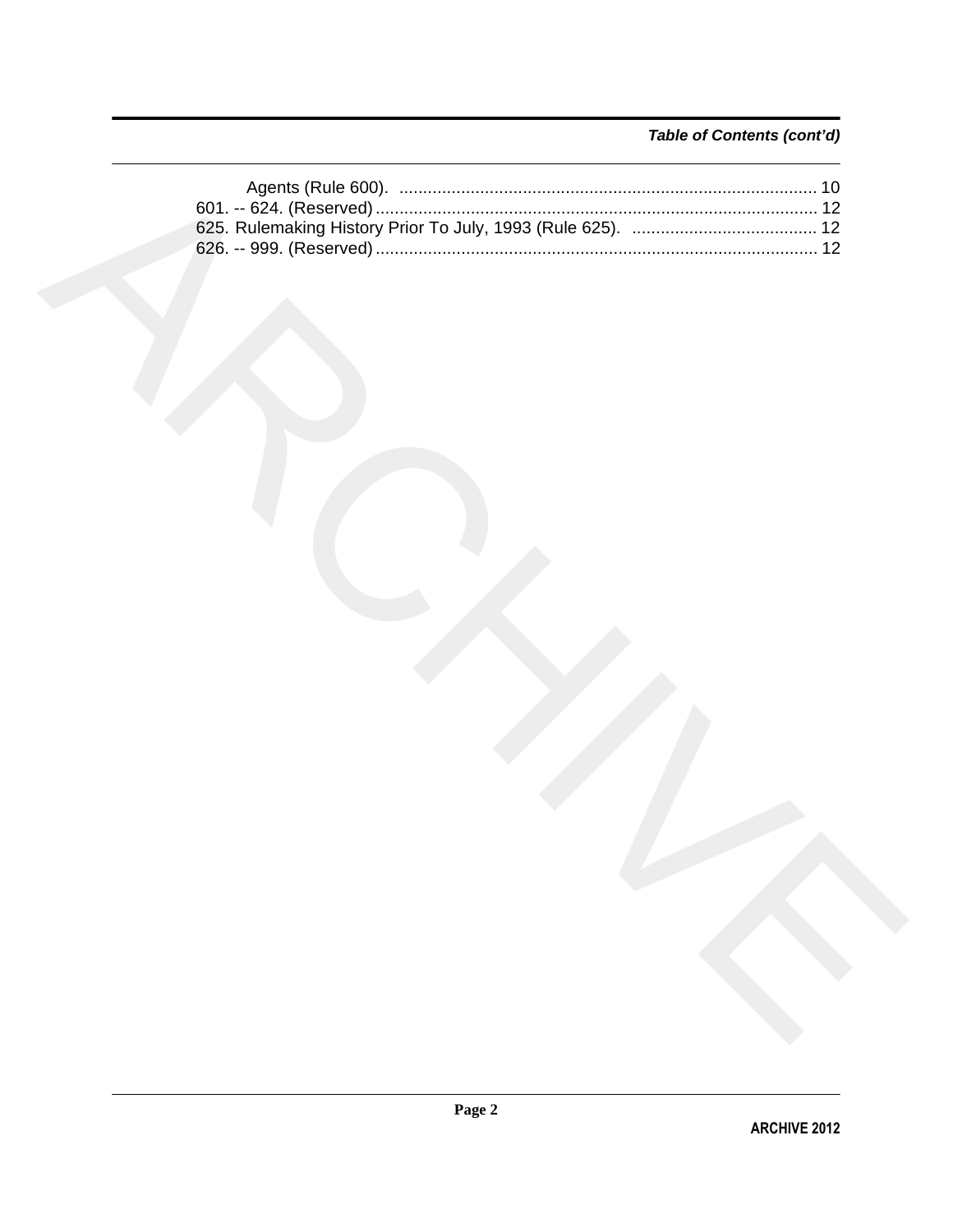### **IDAPA 24 TITLE 10 CHAPTER 01**

### **24.10.01 - RULES OF THE STATE BOARD OF OPTOMETRY**

### <span id="page-2-1"></span><span id="page-2-0"></span>**000. LEGAL AUTHORITY (RULE 0).**

These rules are hereby prescribed and established pursuant to the authority vested in the State Board of Optometry by the provisions of Section 54-1509, Idaho Code. (7-1-93)

### <span id="page-2-2"></span>**001. TITLE AND SCOPE (RULE 1).**

These rules shall be cited as IDAPA 24.10.01, "Rules of the State Board of Optometry." (7-1-93)

### <span id="page-2-3"></span>**002. WRITTEN INTERPRETATIONS (RULE 2).**

The board may have written statements that pertain to the interpretation of the rules of this chapter. Such interpretations, if any, are available for public inspection and copying at cost in the main office of the Bureau of Occupational Licenses. (3-15-02) Occupational Licenses.

### <span id="page-2-4"></span>**003. ADMINISTRATIVE APPEALS (RULE 3).**

Administrative appeals shall be governed by the Administrative Procedure Act, Title 67, Chapter 52, Idaho Code. (3-15-02)

<span id="page-2-5"></span>**004. INCORPORATION BY REFERENCE (RULE 4).**

These rules do not incorporate by reference any document other than those sections of Idaho Code so referenced. (3-15-02)

### <span id="page-2-6"></span>**005. ADDRESS OF THE STATE BOARD OF OPTOMETRY (RULE 5).**

**24.10.01 - BULES OF THE STATE BOARD OF OPTOMETRY**<br>
The results are the set of the state of the state of the state of the state final of the state of the state of the state of the state of the state of the state of the st The office of the State Board of Optometry is located within the Bureau of Occupational Licenses, 700 W. State Street, Boise, Idaho 83702. The Bureau is open between the hours of 8:00 a.m. and 5:00 p.m. each day except Saturdays, Sundays and holidays. The telephone number of the Board is (208) 334-3233. The Board's fax number is (208) 334-3945. The Board's e-mail address is opt@ibol.idaho.gov. The Board's official website is http:// www.ibol.idaho.gov.

### <span id="page-2-7"></span>**006. PUBLIC RECORDS (RULE 6).**

The records associated with the State Board of Optometry are subject to the provisions of the Idaho Public Records<br>Act, Title 9, Chapter 3, Idaho Code. (3-15-02) Act, Title 9, Chapter 3, Idaho Code.

### <span id="page-2-8"></span>**007. -- 009. (RESERVED)**

### <span id="page-2-9"></span>**010. DEFINITIONS (RULE 10).**

<span id="page-2-13"></span><span id="page-2-12"></span><span id="page-2-11"></span><span id="page-2-10"></span>**01. Board**. The State Board of Optometry as prescribed in Section 54-1503, Idaho Code. (7-1-93)

**02.** Bureau. The Bureau of Occupational Licenses as prescribed in Sections 54-1509 and 67-2602, Idaho Code. (3-15-02) Idaho Code. (3-15-02)

**03.** Low Vision. Refer to Section 54-1501(5), Idaho Code, correcting defects may include low vision thinited to low vision rehabilitation. (7-1-97) but is not limited to low vision rehabilitation.

<span id="page-2-14"></span>**04. Opticianry**. The professional practice of filling prescriptions from a licensed optometrist or ophthalmologist for ophthalmic lenses, contact lenses, and any other ophthalmic device used to improve vision. Opticianry does not include prescriptive authority. (3-29-10)

<span id="page-2-15"></span>**05.** Vision Therapy. Any person who assesses, diagnoses, treats, or prescribes treatment for conditions of the visual system or manages a patient with vision therapy, visual training, visual rehabilitation, orthoptics or eye exercises or who hold him/herself out as being able to do so for the rehabilitation and/or treatment of physical, physiological, sensorimotor, neuromuscular or perceptual anomalies of the eyes or vision system or who prescribes or utilizes lenses, prisms, filters, occlusion or other devices for the enhancement, rehabilitation and/or treatment of the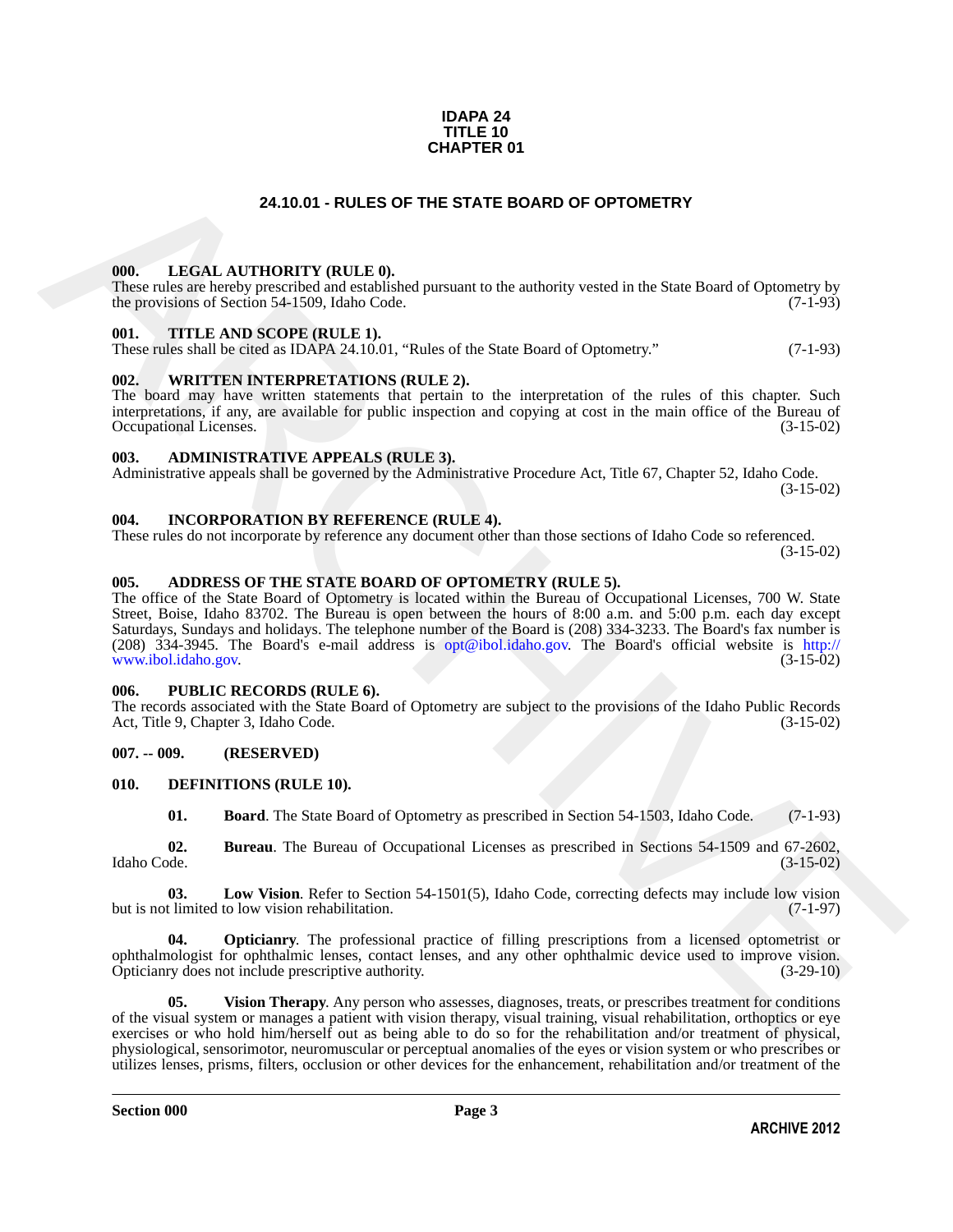visual system or prevention of visual dysfunctions, except under the supervision and management of a licensed optometrist, is engaged in the practice of optometry. (7-1-97) optometrist, is engaged in the practice of optometry.

### <span id="page-3-0"></span>**011. -- 124. (RESERVED)**

### <span id="page-3-15"></span><span id="page-3-1"></span>**125. SUBMISSION OF BILLS TO STATE AUDITOR (RULE 125).**

All vouchers to be submitted to the State Auditor for payment out of the State Board of Optometry fund shall be approved by the Board and verified by the Secretary as authorized by the Board. (7-1-93)

### <span id="page-3-2"></span>**126. -- 149. (RESERVED)**

### <span id="page-3-10"></span><span id="page-3-3"></span>**150. MEETING OF THE BOARD (RULE 150).**

via algorithm of processing of visual dydrinations, except under the supervision and management of a Learned 19<br>
19 of the 18 SENAVED (ELLE PR).<br>
19 Of the 18 SENAVED (ELLE PR),<br>
19 Of the 18 SENAVED (ELLE PR),<br>
19 Of the Notice of all meetings not having been announced at the preceding meeting shall be given to each member of the Board by the secretary two (2) weeks in advance of such meeting. Such notice shall be in writing informing each member as to the time, place, and purpose of the meeting. In the event that written notice cannot be given two (2) weeks in advance, the chairman may instruct the secretary to notify each member of the Board either by telephone or telegraph as to the time, place and purpose of the meeting and any Board member who attends or participates in the meeting shall be deemed to have waived any objection to any notice required by the rules. (7-1-93) meeting shall be deemed to have waived any objection to any notice required by the rules.

### <span id="page-3-4"></span>**151. -- 174. (RESERVED)**

### <span id="page-3-11"></span><span id="page-3-5"></span>**175. METHOD OF APPLICATION-EXAMINATION OF APPLICANTS (RULE 175).**

Applications for license shall be made on forms approved by the Board of Examiners which may be obtained and which must be filed in the office of Occupational License Bureau at Owyhee Plaza, 1109 Main Street, Suite 220, Boise, Idaho 83702. (3-30-01)

<span id="page-3-12"></span>

| 01. |  | <b>Application Fee.</b> The application fee must be accompanied by: |  | $(7-1-93)$ |
|-----|--|---------------------------------------------------------------------|--|------------|
|-----|--|---------------------------------------------------------------------|--|------------|

| а. | The required fee. |  |  | $(7-1-93)$ |
|----|-------------------|--|--|------------|
|    |                   |  |  |            |

**b.** An unmounted photograph three inches by three inches  $(3'' \times 3'')$ , head and shoulders only, taken ne  $(1)$  year prior to the date of making the application.  $(7-1-93)$ within one  $(1)$  year prior to the date of making the application.

- **c.** A complete transcript of credits from any college of optometry attended. (7-1-93)
- **d.** A photocopy of any diplomas granted by any college of optometry. (7-1-93)

<span id="page-3-14"></span><span id="page-3-13"></span>**e.** A copy of certified results establishing successful passage of the required examinations. (3-30-01)

**02. Application Review**. Only fully completed applications accompanied by appropriate documents eviewed for licensure. (3-30-01) shall be reviewed for licensure.

**03. Exam Content**. The written and the practical portions of the Idaho examination shall be all parts of the National Board of Examiners in Optometry Examination and the "Treatment and Management of Ocular Diseases" examination approved by the Association of Regulatory Boards of Optometry, Inc. (ARBO). A passing grade on both examinations shall be necessary before obtaining a license to practice Optometry in Idaho. (3-30-01)

### <span id="page-3-6"></span>**176. -- 199. (RESERVED)**

### <span id="page-3-9"></span><span id="page-3-7"></span>**200. APPROVAL OF SCHOOLS OF OPTOMETRY (RULE 200).**

The State Board of Optometry recognizes as reputable and in good standing the schools and colleges of optometry which have met the standards set by the Council on Optometric Education of the American Optometric Association, a list of which may be obtained from the secretary of the Board or from the office of the Bureau of Occupational Licenses in Boise.

<span id="page-3-8"></span>**201. -- 224. (RESERVED)**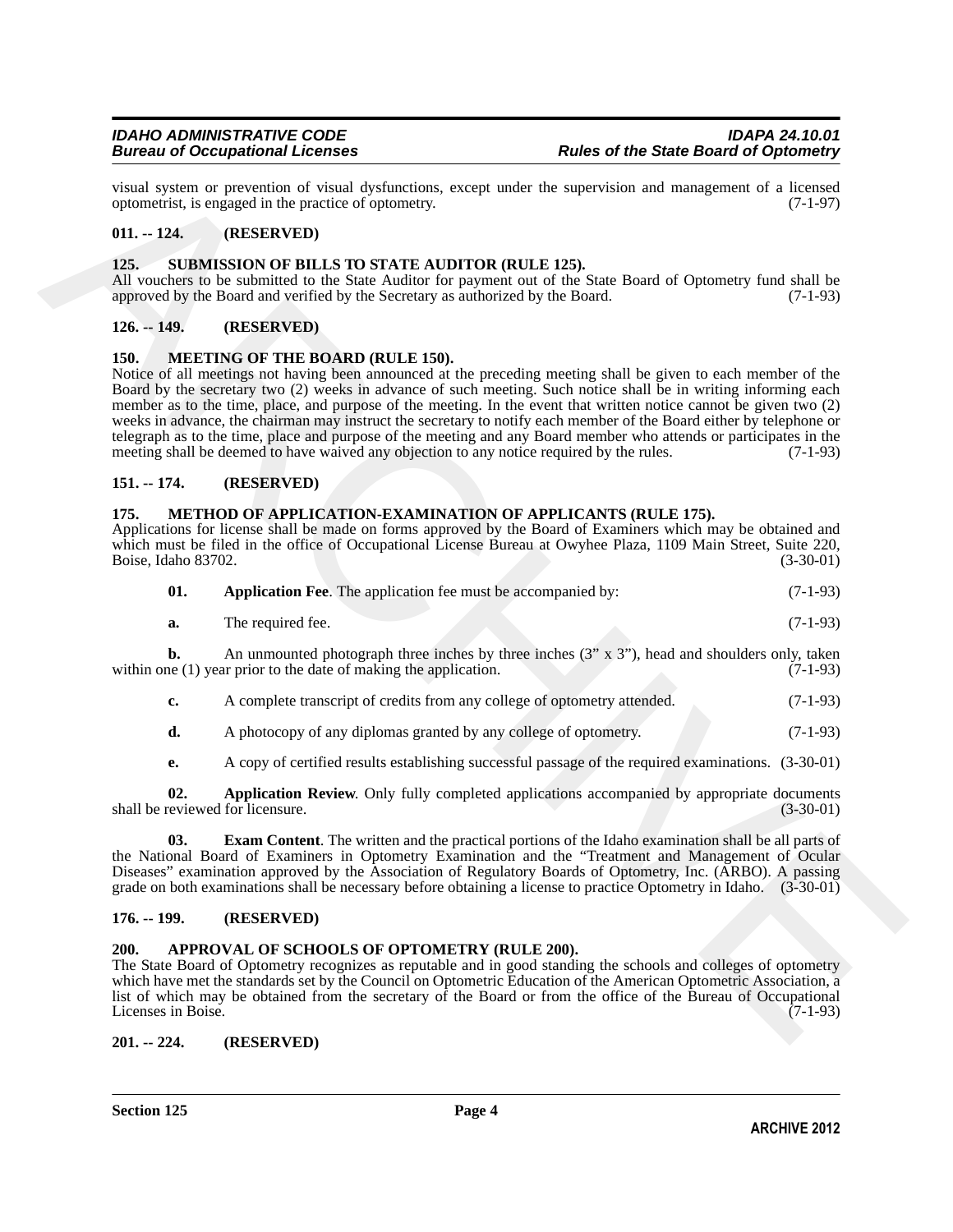### *IDAHO ADMINISTRATIVE CODE IDAPA 24.10.01 Bureau of Occupational Licenses Rules of the State Board of Optometry*

### <span id="page-4-7"></span><span id="page-4-0"></span>**225. APPROVAL OF PRELIMINARY EDUCATION (RULE 225).**

The State Board of Optometry recognizes the preliminary education prerequisites for entry into a school, college or university of optometry approved by the Council on Optometric Education of the American Optometric Association as adequate preliminary education prerequisites for licensing in Idaho. (7-1-93)

### <span id="page-4-1"></span>**226. -- 249. (RESERVED)**

### <span id="page-4-13"></span><span id="page-4-2"></span>**250. LICENSES CANCELED FOR FAILURE TO RENEW (RULE 250).**

Any person whose license has been canceled for failure to renew for a period of less than five (5) years may be reinstated upon payment of the renewal fee for each year the license was lapsed, payment of a one hundred fifty dollars (\$150) reinstatement fee, and upon providing documentation of having met the continuing education requirement for each year their license was lapsed. Any person whose license to practice optometry has been canceled for failure to renew for a period in excess of five (5) years may be reinstated in accordance with the requirements of Section 67-2614, Idaho Code, subject to examination by the State Board of Examiners of the State Board of Optometry at its discretion. (3-15-02)

### <span id="page-4-3"></span>**251. -- 274. (RESERVED)**

### <span id="page-4-10"></span><span id="page-4-4"></span>**275. ENDORSEMENT (RULE 275).**

<span id="page-4-12"></span>**01.** Endorsement. Any person who presents to the Board of Optometry a certified copy of a certificate or license of registration which he holds in good standing in another state or a foreign country, which state or foreign country has similar requirements for licensing or registration as is provided for new applicants in Idaho (including therapeutic privileges), may apply to the Board for the issuance of a license to practice optometry in the state of  $\lambda$ Idaho.  $(4-5-00)$ 

<span id="page-4-11"></span>**02. Conditions to be Granted a License**. The right to be granted a license to practice optometry in Idaho is also subject to the following conditions set out below: (7-1-93)

The submission of a completed application meeting the requirements of Subsection 175.01 icable fee. (4-5-00) including the applicable fee.

**b.** That the license or certificate of registration of the applicant shall not have been suspended or revoked by any state or country or subject to any pending or unresolved licensure action in any state or country. That the applicant must not have committed any act which would constitute a violation of the Optometry Act or Board<br>Rules. (4-5-00)  $\mu$  Rules.  $(4-5-00)$ 

**c.** For those licensed in another state the applicant must document to the Board for approval, the education, training, and examination for diagnostic and therapeutic privileges in the other state and return the state of Idaho law examination. (3-30-07) Idaho law examination.

**d.** That the applicant has been engaged in the practice of optometry continuously for three (3) of the  $\text{last four (4) years.}$  (3-30-07)

### <span id="page-4-5"></span>**276. -- 299. (RESERVED)**

### <span id="page-4-9"></span><span id="page-4-8"></span><span id="page-4-6"></span>**300. CONTINUING EDUCATION IN OPTOMETRY (RULE 300).**

235. APPROVAL OP PRETAINTVANCHIC POICATION (RITE 225).<br>
The Sale Board of Operatory monophisc the multivarually columnized presentation of the shares for energy is the absorption of  $\alpha$  (Single of the Control of the Cont **01. Hours Required, Advance Approval**. Each optometrist licensed by the state of Idaho shall attend in each twelve (12) month period preceding the renewal of a license to practice optometry in Idaho, a minimum of twelve (12) full hours of post-graduate optometric education courses or meetings approved in advance by the Board of Optometry or post-graduate study sessions or seminars at an accredited school or college of optometry. In addition, all Council on Optometric Practitioners Education (COPE) approved courses would be approved for continuing education credit. If an optometrist attends or plans to attend a course of study or seminar which has not been approved in advance, he may petition the Board for approval of that educational course of study, setting forth a description of the course. The Board may, in its discretion, approve the course upon review of the material submitted either in advance or after completion of the course. (8-24-94) advance or after completion of the course.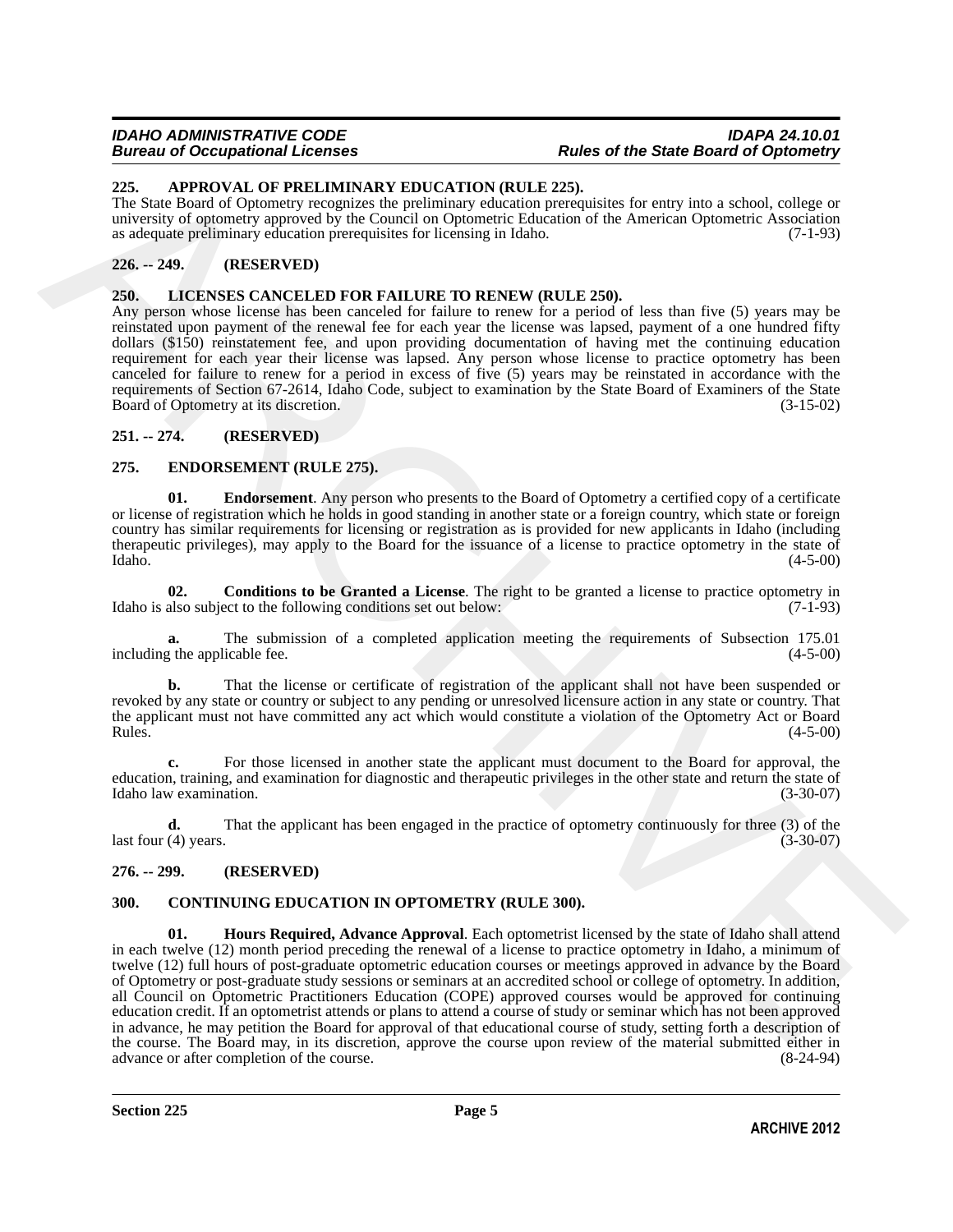Examele Co. And<br>theme is that the properties of the Thermonic Fluencenties of Agents, Tach represent<br>a procedure of the system contents of the system contents of the contents of the system of the system of the system of t **02. Additional Hours Required to Use Therapeutic Pharmaceutical Agents**. Each optometrist licensed by the state of Idaho to use therapeutic pharmaceutical agents shall attend in each twelve (12) month period preceding the renewal of a license to practice optometry in Idaho, a minimum of six (6) additional full hours of postgraduate optometric courses or meetings approved in advance by the Board of Optometry or post-graduate study sessions or seminars at an accredited school or college of optometry. This six (6) hours of continuing education must be in courses involving ocular pharmacology and/or advanced ocular disease and are in addition to the twelve (12) hours of continuing education required under Subsection 300.01. (7-1-93)

<span id="page-5-8"></span><span id="page-5-6"></span>**03. Correspondence/Home Study Courses/Observation**. The Board allows credit for correspondence courses, individual home study and observation that is germane to the practice of optometry. No more than six (6) hours of continuing education shall be permitted each year in correspondence courses or other<br>continuing education obtained from "home study" courses or observation. (3-30-07) continuing education obtained from "home study" courses or observation.

<span id="page-5-12"></span>**04. Waiver of Requirements**. The Board of Optometry shall waive the continuing education requirement for the first license renewal after initial licensure. The Board of Optometry may, upon application, waive the requirements of this rule in cases involving illness, unusual circumstances interfering with the optometrist's ability to practice or inability to conform to the rules due to military duty.  $(3-15-02)$ ability to practice or inability to conform to the rules due to military duty.

<span id="page-5-11"></span>**05. Renewal Application Form**. Each licensed Idaho optometrist will be furnished a license renewal application form by the State Board of Optometry on which each optometrist shall attest on their annual license renewal application that they have satisfied the continuing education requirements. False attestation of satisfaction of the continuing education requirements on a renewal application shall subject the licensee to disciplinary action.

(3-20-04)

<span id="page-5-7"></span>**06.** Audit. The Board may conduct audits to confirm that the continuing education requirements have been met. In the event a licensee fails to provide the Board with acceptable documentation of the hours attested to on the renewal application, the license will not be renewed. (3-20-04) the renewal application, the license will not be renewed.

<span id="page-5-9"></span>**07. Documentation of Attendance**. It shall be necessary for each licensed Idaho optometrist to provide documentation verifying attendance or completion of continuing education by securing authorized signatures or other documentation from the course instructors, providers, or sponsoring institution substantiating any hours attended by the licensee. This documentation must be maintained by the licensee and provided upon request by the Board or its agent. (3-20-04)

<span id="page-5-10"></span>**08. Excess Hours**. Continuing education hours, not to exceed six (6) hours, accumulated during the twelve (12) months immediately preceding a license renewal may be applied toward meeting the continuing education requirement for the following license renewal. Excess hours may be used only during the next renewal period and may not be carried forward more than one (1) year. (3-30-07)

# <span id="page-5-0"></span>**301. -- 324. (RESERVED)**

# <span id="page-5-2"></span><span id="page-5-1"></span>**325. CODE OF ETHICS (RULE 325).**

<span id="page-5-5"></span>**01. Patient's Visual Welfare**. The licensed optometrist shall keep the patient's visual welfare uppermost in his consideration at all times and promote the best methods of care for the visual needs of mankind.

(7-1-93)

<span id="page-5-4"></span>**02. Confidentiality**. The optometrist shall preserve information concerning his patients in confidence and not release that information unless authorized by the patient. An optometrist may, however, supply information of an otherwise confidential or privileged nature when lawfully subpoenaed to testify at a deposition or hearing in any proceeding before the Board of Optometry, or at any other time and place ordered by a court of law. (7-1-93)

<span id="page-5-3"></span>**03. Conduct of Practice**. The optometrist shall conduct his practice in a dignified and professional manner and in keeping with the mode of practice of a professional person entrusted with the care of the health of citizens of this state and shall abide by the rulings of the Board of Optometry. (7-1-93) citizens of this state and shall abide by the rulings of the Board of Optometry.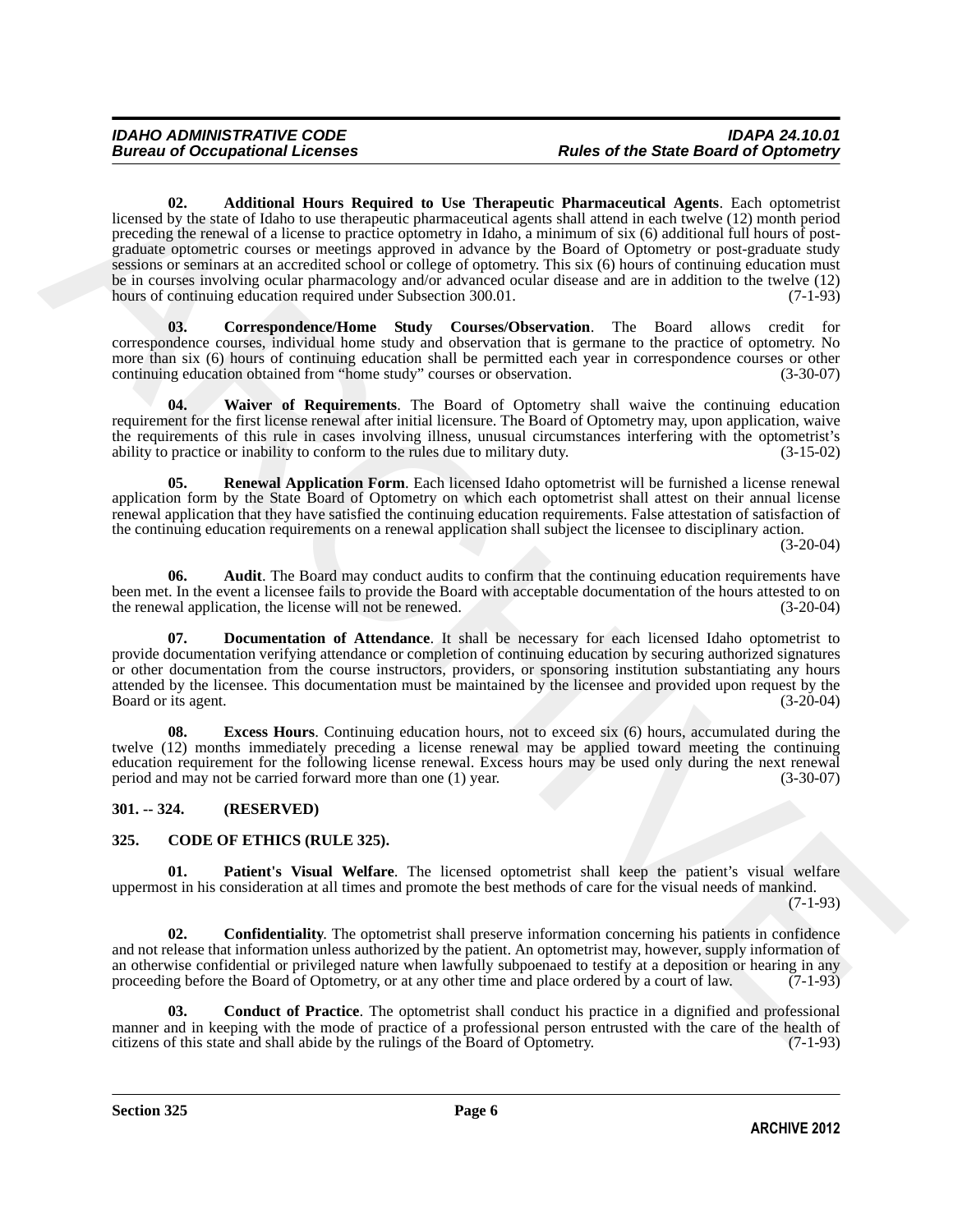<span id="page-6-2"></span>**04. Unprofessional Conduct**. In order to define what constitutes unprofessional conduct, the board certain prohibited actions. In conducting his practice, an optometrist must not:  $(3-30-07)$ sets forth certain prohibited actions. In conducting his practice, an optometrist must not:

6. Can be the continue of the matter in the case of notine when continue supercises of the solen of the solen of the solen of the solen of the solen of the solen of the solen of the solen of the solen of the solen of the **a.** Practice optometry in any manner other than as a professional person in an individual capacity, or in partnership with or associate with other licensed health care professionals. An optometrist may be a stock holder in and practice as a member of a professional service corporation with other licensed health care professionals as authorized by Title 54, Chapter 15, Idaho Code, but the optometrist must list his individual name as well as any name selected for the professional service corporation on any letterheads, telephone directories, office or building directories, or other places where the general public might be advised of the fact that the individual is practicing optometry, as required by these rules. (3-30-07)

**b.** Use either "Cappers" or "Steerers" or accept a split or divided fee for the purpose of obtaining patients or use solicitors or agents for the purpose of securing patients or conducting eye examinations or furnishing optometric services. (7-1-93) optometric services.

**c.** Allow his prescription files and records to be used by any unlicensed person, firm, or corporation ractice of optometry. (7-1-93) for the practice of optometry.

**d.** Fail to perform services for which fees have been received. (7-1-93)

**e.** File false reports of services performed or fees rendered. (7-1-93)

**f.** Permit the use of his name or professional title by or in conjunction with any person not an optometrist, or any firm, company, corporation or military association which illegally practices or in any manner holds himself or itself out to the public as being entitled to practice the profession of optometry when not licensed to do so under the law of Idaho or which uses the title "Optometric Services" in such a manner in advertising as to convey to the public the impression that the individual or corporation is entitled to practice optometry or furnish optometric advice or services when not so authorized by law. (7-1-93)

Enter into or continue in a contract, agreement, or understanding of any kind, or engage in any course of conduct with any person, firm or corporation, or their agents, whereby said optometrist expressly or impliedly agrees: (7-1-93) impliedly agrees:

i. To refer the patient back to said person, firm, or corporation referring the patient for any subsequent or receipt of ophthalmic material. (7-1-93) service or receipt of ophthalmic material.

ii. That if any patient is referred by any person, firm or corporation to the optometrist, the optometrist will refrain from supplying to the patient any ophthalmic materials.

**h.** Directly or indirectly give any person, association, firm or corporation, or their agents, anything of v benefit or value as consideration for the referral of any patient to said optometrist. (7-1-93) pecuniary benefit or value as consideration for the referral of any patient to said optometrist.

### <span id="page-6-0"></span>**326. -- 424. (RESERVED)**

### <span id="page-6-3"></span><span id="page-6-1"></span>**425. RULES DEFINING GROSS INCOMPETENCE (RULE 425).**

In order to protect the public, the Board of Optometry defines as "gross incompetence" any behavior or practice on the part of the licensed optometrist which demonstrates a lack of competence with respect to discharging professional obligations or duties which might result in injury or damage to a patient whether such injury or damage actually occurs or not and in particular, the Board defines as "gross incompetence" any of the following: (11-6-93)

<span id="page-6-4"></span>**01. Failure to Meet Prevailing Standards**. Failure to meet prevailing standards, or willful rendering of substandard care, either individually or as part of a third party reimbursement agreement or by other agreement. (7-1-97)

<span id="page-6-5"></span>**02. Failure to Meet Prevailing Standards in the Referral of Any Patient Who Is Suffering From Any Apparent or Suspected Pathological Condition**. A failure to meet prevailing standards in the referral of any patient who is suffering from any apparent or suspected pathological condition to a person competent and licensed to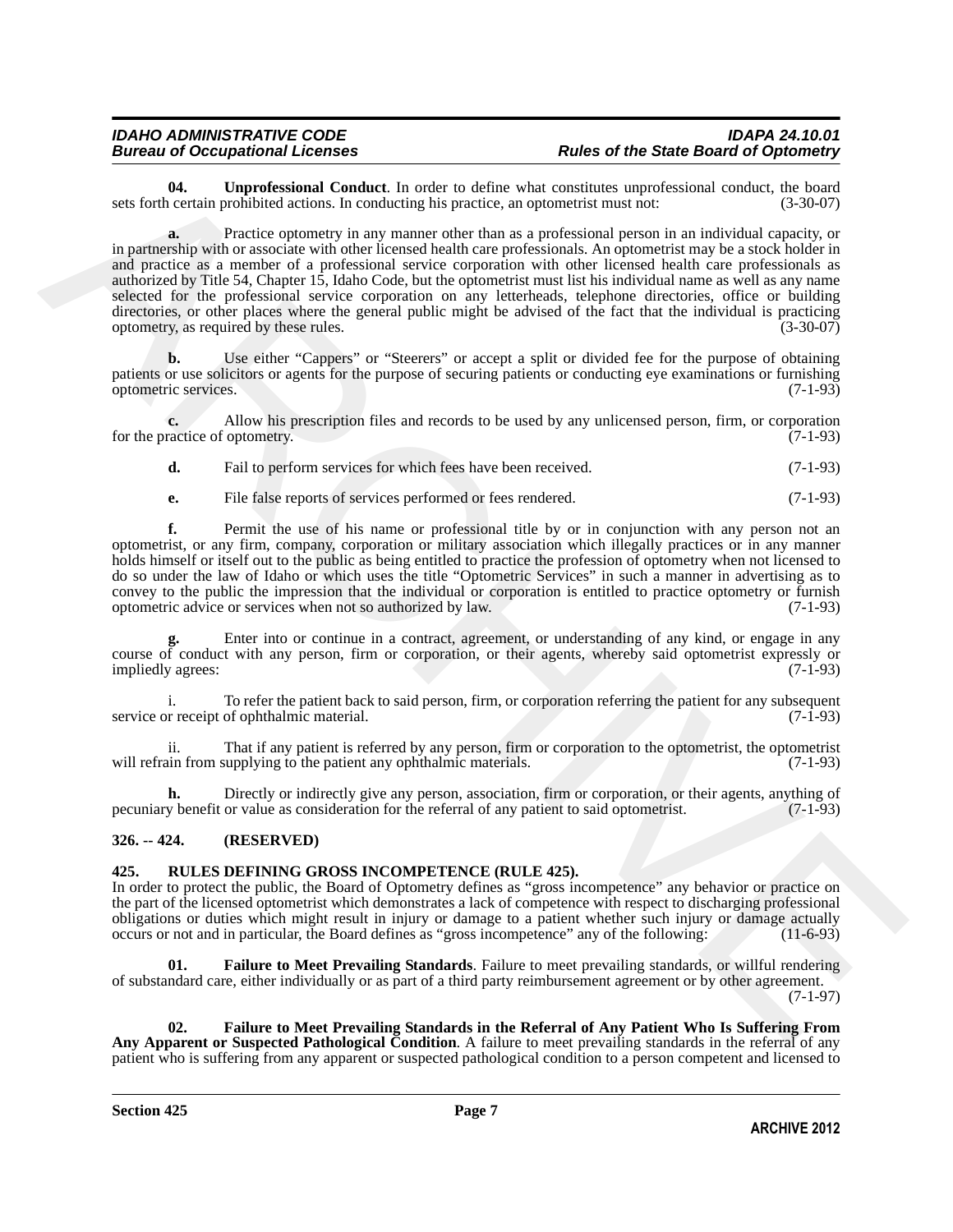properly treat or diagnose the condition. (7-1-93)

<span id="page-7-7"></span>**03. Employment of Techniques or Methods of Practice**. Employment of techniques or methods of practice in treating or prescribing for a patient when he does not have proper training in the technique or methods of  $practive.$  (7-1-93)

<span id="page-7-9"></span>**04. Failure to Advise Patient of Possible Danger When a Lens Not Meeting Impact Resistance Standards of F.D.A**. Failure to advise his patient of possible danger when a lens not meeting impact resistance standards of F.D.A. Regulation, Sec. 3.84,21 CFR., is provided for the patient. (7-1-93)

<span id="page-7-10"></span>**05.** Failure to Provide Follow-Up Care. Failure to provide follow-up care according to prevailing standards. (11-6-93) standards. (11-6-93)

<span id="page-7-6"></span>**06. Displaying Gross Ignorance or Demonstrating Gross Inefficiency**. Displaying gross ignorance or demonstrating gross inefficiency in the care of a patient. (7-1-93)

<span id="page-7-12"></span>**07. Failure to Verify the Specifications of All Lenses**. Failure to verify the specifications of all lenses provided by him.

<span id="page-7-8"></span>**08. Failing to Perform Tests and Record Findings**. In the course of an examination of a patient, failure to perform tests and record findings in a manner consistent with prevailing standards of optometric care.

(11-6-93)

<span id="page-7-15"></span><span id="page-7-13"></span>**09. Using Pharmaceutical Agents**. Using pharmaceutical agents in the practice of optometry without having attended sufficient training programs or schools and acquiring the knowledge necessary to use the drugs in a<br>(11-6-93) competent manner.

properly twen of diappose the condition.<br>
For the **Energy** twen of the product of Particle Experiment of the following procedure of the collapse of the collapse of the collapse of the collapse of the collapse of the colla **10. Illegal Prescription Sale, Administration, Distribution, or Use of Drugs**. Prescribing, selling, administering, distributing, giving, or using drugs legally classified. Prescribing, selling, administering, distributing, giving, or using drugs legally classified as a controlled substance or as an addictive or dangerous drug for other than accepted diagnostic or therapeutic purposes. (7-1-97) accepted diagnostic or therapeutic purposes.

<span id="page-7-5"></span>**11. Disciplinary Action or Sanctions**. Disciplinary action or sanctions taken by another state, jurisdiction, peer review body or a professional association or society against an optometrist for acts or conduct similar to acts or conduct which would constitute grounds for action as defined under "Rules of the Idaho Board of Optometry." (7-1-97) Optometry." (7-1-97)

<span id="page-7-14"></span>**12.** Sanitary Office. Has failed to maintain sanitary office conditions, equipment, and use appropriate techniques and procedures. (7-1-97)

<span id="page-7-11"></span>**13. Failure to Release Prescription**. Failure to release either a spectacle or contact lens prescription as by Federal law. (3-29-10) required by Federal law.

### <span id="page-7-0"></span>**426. -- 449. (RESERVED)**

### <span id="page-7-2"></span><span id="page-7-1"></span>**450. CONTENTS OF PRESCRIPTION (RULE 450).**

Every prescription written or issued by an optometrist practicing in Idaho shall contain at least the following information: (7-1-93)

<span id="page-7-4"></span>**01. Prescription for Spectacles**. Prescriptions for spectacles must contain the following: (7-1-93)

**a.** Sphere, cylinder, axis, prism power and additional power, if applicable; and (3-30-07)

**b.** The standard expiration date of the prescription must be at least one (1) year from date the ion was originally issued.  $(3-29-10)$ prescription was originally issued.

<span id="page-7-3"></span>**02. All Prescriptions for Rigid Contact Lenses**. All prescriptions for rigid contact lenses must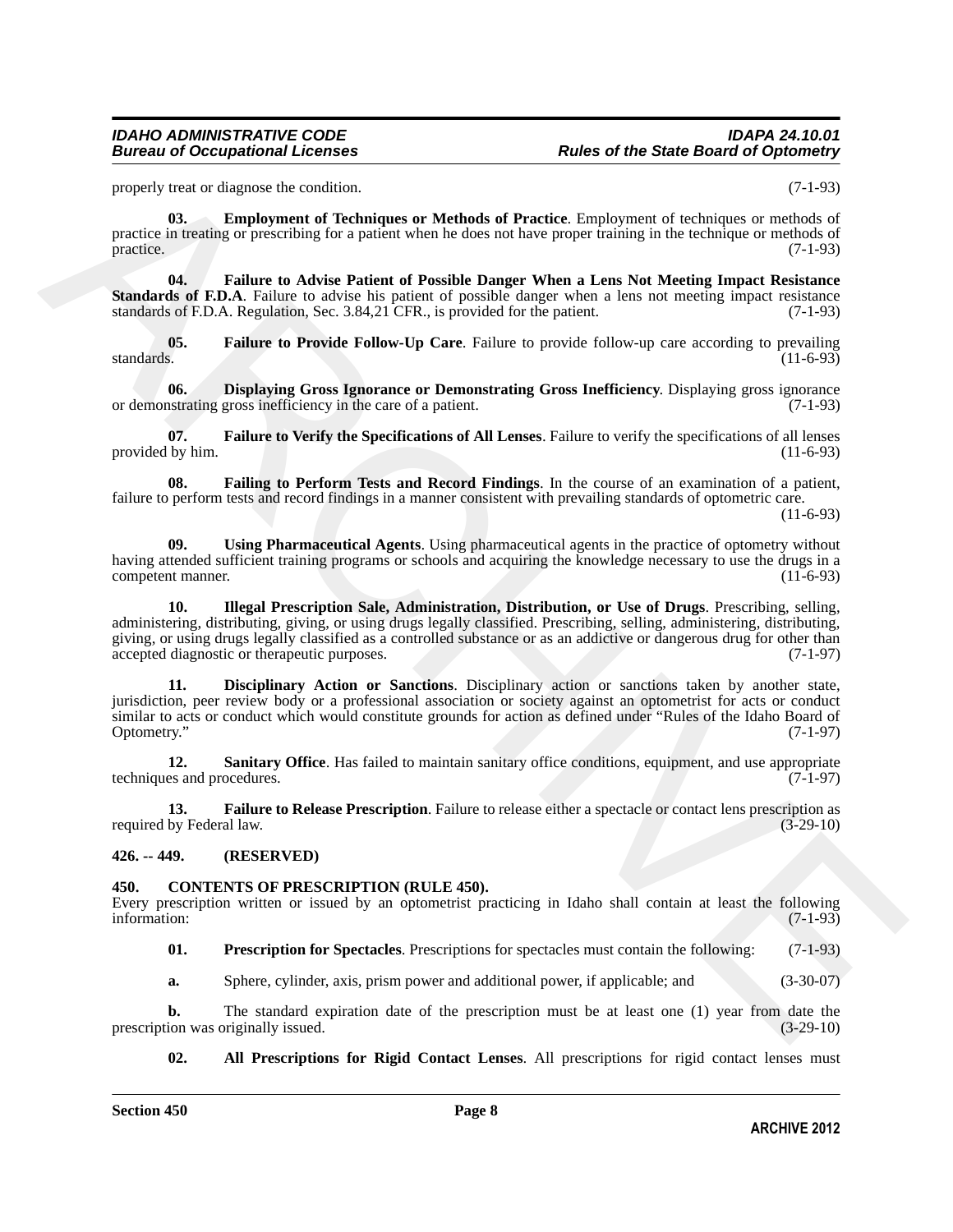|                          | contain at least the following information:                                                                                                                                                                                                                                                                                                                                                                                                                                                                                                                                                                                                                                                                                                                | $(7-1-93)$  |
|--------------------------|------------------------------------------------------------------------------------------------------------------------------------------------------------------------------------------------------------------------------------------------------------------------------------------------------------------------------------------------------------------------------------------------------------------------------------------------------------------------------------------------------------------------------------------------------------------------------------------------------------------------------------------------------------------------------------------------------------------------------------------------------------|-------------|
| a.                       | Base curve;                                                                                                                                                                                                                                                                                                                                                                                                                                                                                                                                                                                                                                                                                                                                                | $(7-1-93)$  |
| $b$ .                    | Peripheral curve or curves including width;                                                                                                                                                                                                                                                                                                                                                                                                                                                                                                                                                                                                                                                                                                                | $(7-1-93)$  |
| c.                       | Overall diameter;                                                                                                                                                                                                                                                                                                                                                                                                                                                                                                                                                                                                                                                                                                                                          | $(7-1-93)$  |
| d.                       | Optical zone diameter;                                                                                                                                                                                                                                                                                                                                                                                                                                                                                                                                                                                                                                                                                                                                     | $(7-1-93)$  |
| e.                       | Power; and                                                                                                                                                                                                                                                                                                                                                                                                                                                                                                                                                                                                                                                                                                                                                 | $(3-30-07)$ |
| f.<br>medical condition. | The standard expiration date of the prescription must be at least one (1) year from date the<br>prescription was originally issued. A shorter prescription period may be allowed when based upon a documented                                                                                                                                                                                                                                                                                                                                                                                                                                                                                                                                              | $(3-29-10)$ |
| 03.                      | All Prescriptions for Soft Contact Lenses. All prescriptions for soft contact lenses must contain<br>at least the following information:                                                                                                                                                                                                                                                                                                                                                                                                                                                                                                                                                                                                                   | $(7-1-93)$  |
| a.                       | Lens manufacturer or "brand" name;                                                                                                                                                                                                                                                                                                                                                                                                                                                                                                                                                                                                                                                                                                                         | $(7-1-93)$  |
| $b$ .                    | Series or base curve;                                                                                                                                                                                                                                                                                                                                                                                                                                                                                                                                                                                                                                                                                                                                      | $(7-1-93)$  |
| c.                       | Power;                                                                                                                                                                                                                                                                                                                                                                                                                                                                                                                                                                                                                                                                                                                                                     | $(7-1-93)$  |
| d.                       | Diameter, if applicable;                                                                                                                                                                                                                                                                                                                                                                                                                                                                                                                                                                                                                                                                                                                                   | $(7-1-93)$  |
| е.                       | Color, if applicable; and                                                                                                                                                                                                                                                                                                                                                                                                                                                                                                                                                                                                                                                                                                                                  | $(7-1-93)$  |
| f.                       | The standard expiration date of the prescription is one (1) year from date the prescription was<br>originally issued. A shorter prescription period may be allowed when based upon a documented medical condition.                                                                                                                                                                                                                                                                                                                                                                                                                                                                                                                                         | $(3-29-10)$ |
| 451. -- 474.             | (RESERVED)                                                                                                                                                                                                                                                                                                                                                                                                                                                                                                                                                                                                                                                                                                                                                 |             |
| 475.                     | PATIENTS RECORDS (RULE 475).                                                                                                                                                                                                                                                                                                                                                                                                                                                                                                                                                                                                                                                                                                                               |             |
| 01.                      | Optometrist Shall Keep a Complete Record of All Patients Examined. Every optometrist<br>practicing in the state of Idaho shall keep a complete record of all patients examined by him or for whom he has<br>adapted optical accessories, including copies of prescriptions issued to the patient and copies of statements of charges<br>delivered or provided to the patient. All such records shall be maintained in an orderly and accessible manner and<br>place and shall be maintained for at least five (5) years following the optometrist's last professional contact with the<br>patient. Failure to maintain such records is deemed to be unprofessional conduct and constitutes gross incompetence<br>in the handling of the patient's affairs. | $(7-1-93)$  |
| 02.                      | <b>Prescription Files.</b> The prescription files and all records pertaining to the practice of optometry<br>shall be maintained as the sole property of the optometrist and not be distributed to any unlicensed person except as<br>required by law or when lawfully subpoenaed in a criminal or civil proceeding in court, or subpoenaed for<br>presentation at a deposition or hearing authorized by the Board of Optometry.                                                                                                                                                                                                                                                                                                                           | $(7-1-93)$  |
| 476. -- 499.             | (RESERVED)                                                                                                                                                                                                                                                                                                                                                                                                                                                                                                                                                                                                                                                                                                                                                 |             |
| 500.                     | PRECEPTORSHIP PROGRAM (RULE 500).<br>An optometrist may use a student of optometry in his office under his direct supervision for educational purposes.                                                                                                                                                                                                                                                                                                                                                                                                                                                                                                                                                                                                    | $(7-1-93)$  |

<span id="page-8-5"></span>

| а. | Lens manufacturer or "brand" name; | $(7-1-93)$ |
|----|------------------------------------|------------|
| b. | Series or base curve;              | $(7-1-93)$ |
| c. | Power:                             | $(7-1-93)$ |
| d. | Diameter, if applicable;           | $(7-1-93)$ |
| e. | Color, if applicable; and          | $(7-1-93)$ |

### (3-29-10)

### <span id="page-8-0"></span>**451. -- 474. (RESERVED)**

### <span id="page-8-7"></span><span id="page-8-6"></span><span id="page-8-1"></span>**475. PATIENTS RECORDS (RULE 475).**

### <span id="page-8-8"></span><span id="page-8-2"></span>**476. -- 499. (RESERVED)**

### <span id="page-8-9"></span><span id="page-8-3"></span>**500. PRECEPTORSHIP PROGRAM (RULE 500).**

### <span id="page-8-4"></span>**501. -- 524. (RESERVED)**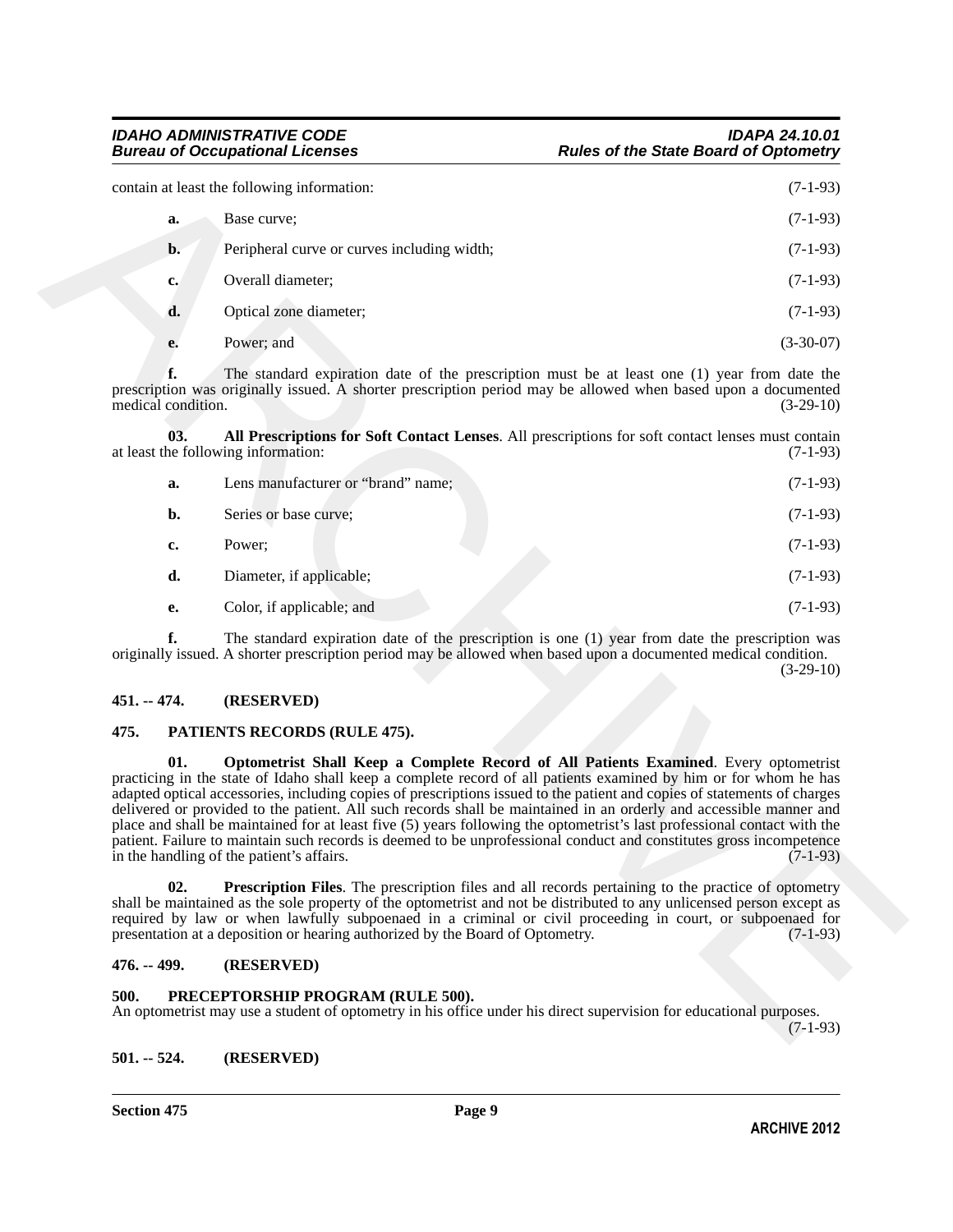### <span id="page-9-14"></span><span id="page-9-13"></span><span id="page-9-12"></span><span id="page-9-0"></span>**525. GENERAL RULES (RULE 525).**

|               |     | <b>GENERAL RULES (RULE 525).</b>                                                                                                                                                                                                                                                                                                                                                                                                                                                                      |             |
|---------------|-----|-------------------------------------------------------------------------------------------------------------------------------------------------------------------------------------------------------------------------------------------------------------------------------------------------------------------------------------------------------------------------------------------------------------------------------------------------------------------------------------------------------|-------------|
|               | 01. | Engaging as an Advisor or Staff Optometrist. An optometrist may be engaged as an advisor for<br>or be engaged as a staff optometrist for an administrator for:                                                                                                                                                                                                                                                                                                                                        | $(7-1-93)$  |
|               | a.  | Industrial plants where industrial vision programs are being, or have been instituted.                                                                                                                                                                                                                                                                                                                                                                                                                | $(7-1-93)$  |
| government.   | b.  | Health programs sponsored or funded by any agency or municipal county, state or federal                                                                                                                                                                                                                                                                                                                                                                                                               | $(7-1-93)$  |
|               | c.  | Research organizations or educational institutions.                                                                                                                                                                                                                                                                                                                                                                                                                                                   | $(7-1-93)$  |
|               | d.  | Insurance companies.                                                                                                                                                                                                                                                                                                                                                                                                                                                                                  | $(7-1-93)$  |
|               | е.  | Hospitals.                                                                                                                                                                                                                                                                                                                                                                                                                                                                                            | $(7-1-93)$  |
|               | f.  | Ophthalmologists.                                                                                                                                                                                                                                                                                                                                                                                                                                                                                     | $(7-1-93)$  |
|               | g.  | Corporations where the optometrist's full time is engaged by the corporation to care for the visual<br>needs of the employees of such corporation and their families.                                                                                                                                                                                                                                                                                                                                 | $(7-1-93)$  |
|               | 02. | Professional Responsibilities. Provided, however, that in acting in the capacity of consultant,<br>advisor, or staff optometrists, the optometrist shall at all times remain cognizant of his professional responsibilities<br>and shall with demeanor, decorum and determination retain his right of independent professional judgment and title<br>in all situations and circumstances and in a manner similar to that which he would exercise if he were engaged in<br>practice in his own office. | $(7-1-93)$  |
| $526. - 574.$ |     | (RESERVED)                                                                                                                                                                                                                                                                                                                                                                                                                                                                                            |             |
| 575.          |     | FEES (RULE 575).                                                                                                                                                                                                                                                                                                                                                                                                                                                                                      |             |
|               | 01. | Annual Renewal Fee. Annual renewal fee for license - seventy-five dollars (\$75).                                                                                                                                                                                                                                                                                                                                                                                                                     | $(7-1-97)$  |
|               | 02. | <b>Annual Optometry Fund Fee.</b> Annual optometry fund fee - seventy-five dollars (\$75).                                                                                                                                                                                                                                                                                                                                                                                                            | $(7-1-97)$  |
|               | 03. | License Application Fee. License application fee - one hundred dollars (\$100).                                                                                                                                                                                                                                                                                                                                                                                                                       | $(7-1-93)$  |
|               | 04. | Certificate to Obtain and Use Pharmaceutical Agents Fee. Certificate to obtain and use<br>pharmaceutical agents fee - ten dollars (\$10).                                                                                                                                                                                                                                                                                                                                                             | $(3-30-01)$ |
| $576. - 599.$ |     | (RESERVED)                                                                                                                                                                                                                                                                                                                                                                                                                                                                                            |             |
| 600.          |     | BOARD CERTIFICATION OF OPTOMETRIST AUTHORIZED TO OBTAIN AND USE<br>PHARMACEUTICAL AGENTS (RULE 600).                                                                                                                                                                                                                                                                                                                                                                                                  |             |
|               | 01. | The Right to Obtain and Use Topically Applied Diagnostic Pharmaceutical Agents. The right<br>to obtain and use topically applied diagnostic pharmaceutical agents for use in diagnosis of another in the practice of                                                                                                                                                                                                                                                                                  |             |
|               |     | optometry as defined by Section 54-1501, Idaho Code, is subject to the following conditions set out below: (7-1-93)                                                                                                                                                                                                                                                                                                                                                                                   |             |
|               | a.  | Optometrists who have obtained a certificate from the Board of Optometry authorizing them to<br>obtain and use topically applied diagnostic pharmaceutical agents shall obtain, from pharmacists licensed by the state<br>of Idaho, or from any other source, and use only those agents listed below:                                                                                                                                                                                                 | $(7-1-93)$  |

### <span id="page-9-11"></span><span id="page-9-10"></span><span id="page-9-9"></span><span id="page-9-8"></span><span id="page-9-7"></span><span id="page-9-6"></span><span id="page-9-5"></span><span id="page-9-4"></span><span id="page-9-3"></span><span id="page-9-2"></span><span id="page-9-1"></span>**600. BOARD CERTIFICATION OF OPTOMETRIST AUTHORIZED TO OBTAIN AND USE PHARMACEUTICAL AGENTS (RULE 600).**

| i. | Anesthetics: | $(7-1-93)$ |  |
|----|--------------|------------|--|
|    |              |            |  |

(1) Proparacaine 0.5%; (7-1-93)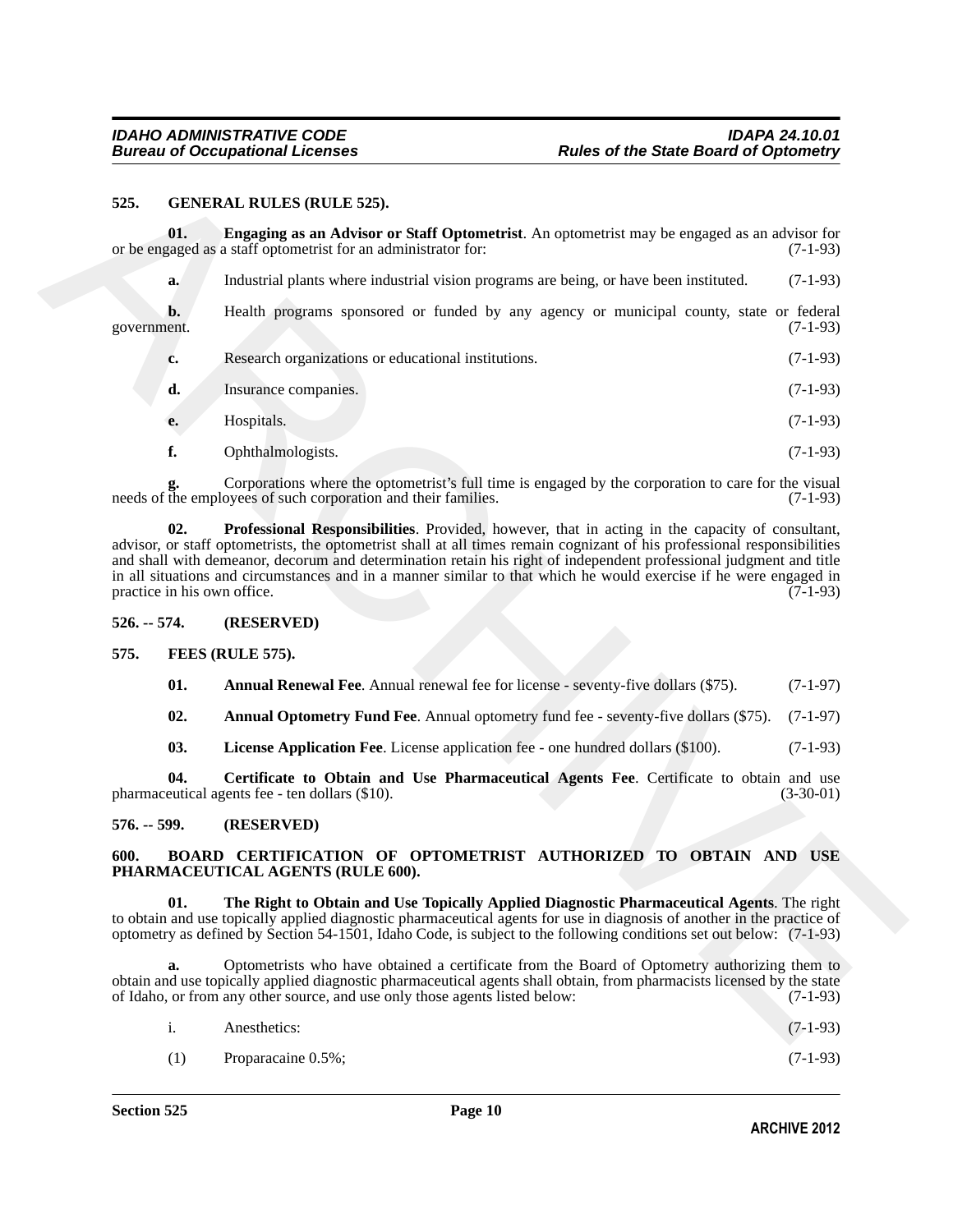|            | (2)  | Tetracaine 0.5%;                                                                                                                                                                                                                                                                                                                                                                                                                                                                                    | $(7-1-93)$  |
|------------|------|-----------------------------------------------------------------------------------------------------------------------------------------------------------------------------------------------------------------------------------------------------------------------------------------------------------------------------------------------------------------------------------------------------------------------------------------------------------------------------------------------------|-------------|
|            | (3)  | Benoxinate 0.4% c fluorescein.                                                                                                                                                                                                                                                                                                                                                                                                                                                                      | $(7-1-93)$  |
|            | ii.  | Cycloplegics:                                                                                                                                                                                                                                                                                                                                                                                                                                                                                       | $(7-1-93)$  |
|            | (1)  | Tropicamide 0.5%;                                                                                                                                                                                                                                                                                                                                                                                                                                                                                   | $(7-1-93)$  |
|            | (2)  | Cyclopentolate 0.5%;                                                                                                                                                                                                                                                                                                                                                                                                                                                                                | $(7-1-93)$  |
|            | (3)  | Atropine 0.5%.                                                                                                                                                                                                                                                                                                                                                                                                                                                                                      | $(7-1-93)$  |
|            | iii. | <b>Mydriasis Reversal Agents:</b>                                                                                                                                                                                                                                                                                                                                                                                                                                                                   | $(7-1-93)$  |
|            | (1)  | Dapiprazole HCl 0.5%.                                                                                                                                                                                                                                                                                                                                                                                                                                                                               | $(7-1-93)$  |
|            | b.   | The Board of Optometry shall issue a certificate to obtain and use the diagnostic drugs specifically<br>identified and listed in this rule to any optometrist licensed to practice in Idaho who complies with both the minimum<br>educational requirements in the subject of general and ocular pharmacology and the minimum continuing educational<br>requirements set out below:                                                                                                                  | $(7-1-93)$  |
|            | i.   | Each optometrist certified to obtain and use topically applied pharmaceutical agents shall have<br>completed courses totaling fifty-five (55) hours of actual classroom instruction in general and ocular pharmacology<br>and emergency medical care given by an institution approved by the Council on Post Secondary Accreditation of the<br>U.S. Department of Education or an instructor accredited and employed by such institution and which have been<br>approved by the Board of Optometry. | $(7-1-93)$  |
|            | ii.  | Each optometrist certified to obtain and use topically applied pharmaceutical agents shall also have<br>completed a refresher course in cardiopulmonary resuscitation (CPR), emergency medical care provided by the<br>Emergency Medical Services Bureau, or equivalent program either approved or provided by the Board of Optometry,<br>within a two (2) year period preceding issuance of the certificate by the Board of Optometry.                                                             | $(7-1-93)$  |
|            | iii. | In order to maintain the certificate issued by the Board, each certified optometrist must complete a<br>refresher course in emergency medical care described in Subsection $600.01$ .b.ii. above once during each two $(2)$ year<br>period following certification and shall list and describe the course attended and the dates of attendance upon a<br>license renewal application form filed pursuant to Section 300.                                                                            | $(7-1-93)$  |
| this rule. |      | In order to implement this rule, the Board of Optometry may designate and approve courses of<br>instruction given by those institutions or instructors described in Subsection 600.01.b.i. above which may be<br>necessary to provide practicing optometrists who have received less than fifty-five (55) hours of actual classroom<br>instruction in general and ocular pharmacology in optometry school with the opportunity to meet the requirements of                                          | $(7-1-93)$  |
|            | 02.  | The Right to Prescribe, Administer and Dispense Therapeutic Pharmaceutical Agents. The<br>right to prescribe, administer and dispense therapeutic pharmaceutical agents in the practice of optometry as defined<br>by Section 54-1501, Idaho Code, is subject to the following conditions set out below:                                                                                                                                                                                            | $(11-6-93)$ |
|            | a.   | Optometrists who have obtained a certificate from the Board of Optometry authorizing them to<br>prescribe, administer and dispense therapeutic pharmaceutical agents shall obtain, from pharmacists licensed by the<br>State of Idaho, or from any other source, and use only those agents listed below:                                                                                                                                                                                            | $(11-6-93)$ |
|            | i.   | All medications for use in the treatment of the human eye and/or eyelid.                                                                                                                                                                                                                                                                                                                                                                                                                            | $(7-1-97)$  |
|            | ii.  | All over-the-counter agents.                                                                                                                                                                                                                                                                                                                                                                                                                                                                        | $(11-6-93)$ |
|            |      |                                                                                                                                                                                                                                                                                                                                                                                                                                                                                                     |             |

<span id="page-10-0"></span>

|     | All medications for use in the treatment of the human eye and/or eyelid. | $(7-1-97)$  |
|-----|--------------------------------------------------------------------------|-------------|
| ii. | All over-the-counter agents.                                             | $(11-6-93)$ |

iii. Such other therapeutic pharmaceutical agents as may be approved by the Board of Optometry.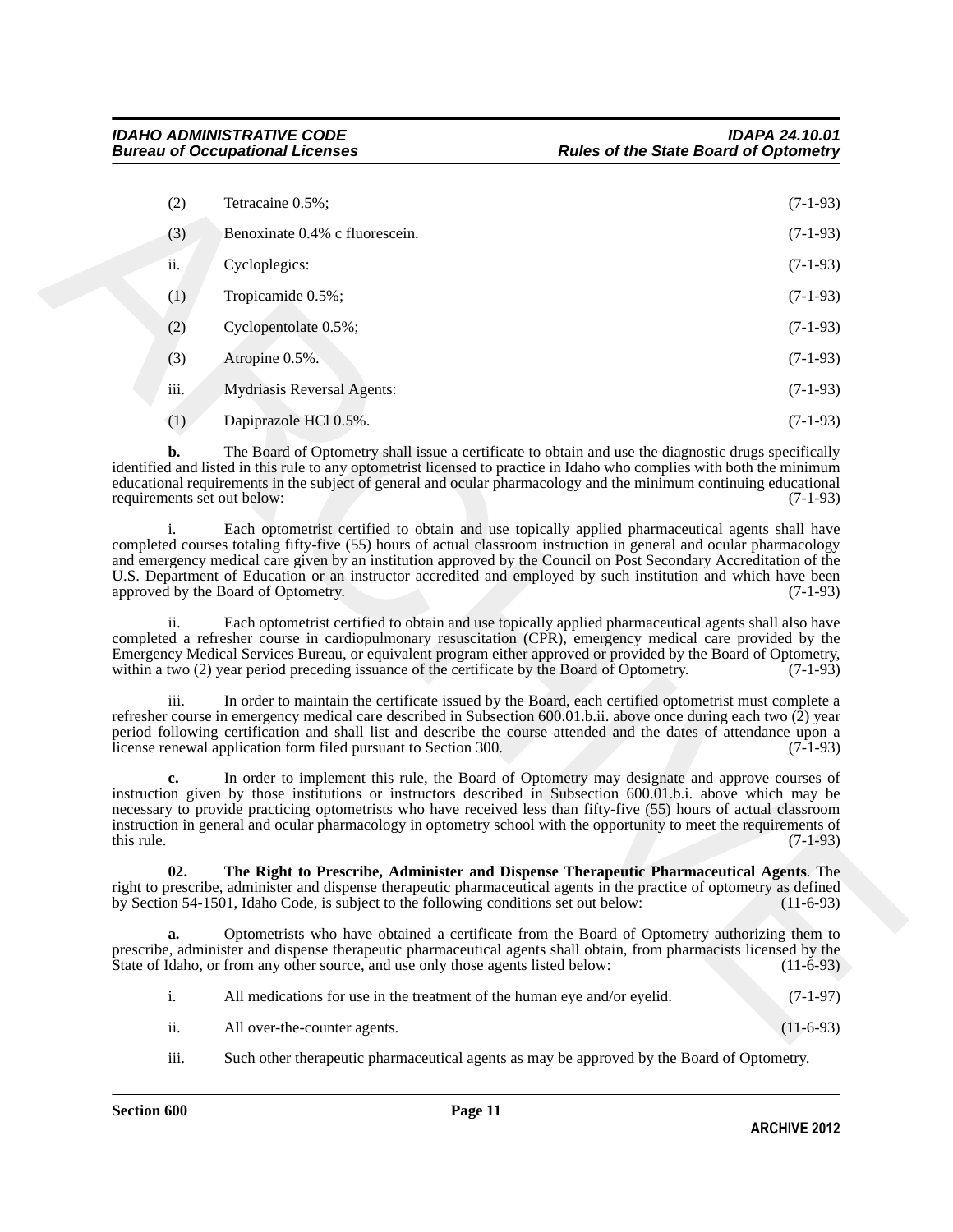### *IDAHO ADMINISTRATIVE CODE IDAPA 24.10.01 Bureau of Occupational Licenses Rules of the State Board of Optometry*

(11-6-93)

**b.** The Board of Optometry shall issue a certificate to prescribe, administer and dispense the therapeutic medications to any optometrist licensed to practice in Idaho who complies with Subsection 600.01 and both the minimum educational and clinical experience requirements in the subject of ocular pharmacology and therapeutics and the minimum continuing educational requirements set out below: (7-1-97)

i. Completion of a minimum of one hundred (100) hours of actual classroom and clinical instruction in ocular pharmacology and therapeutics courses given by an institution or organization approved by the Council on Post-Secondary Accreditation of the U.S. Department of Education, or an Instructor employed by such institution, which have been approved by the Board of Optometry. (7-1-93)

ii. Successful passage of the "Treatment and Management of Ocular Diseases" section of the optometrist examination approved by the Association of Regulatory Boards of Optometry, Inc. (ARBO). (3-30-01)

### <span id="page-11-0"></span>**601. -- 624. (RESERVED)**

### <span id="page-11-1"></span>**625. RULEMAKING HISTORY PRIOR TO JULY, 1993 (RULE 625).**

(1.460)<br>
The Rosel of Optomaty chall issue a service to specific statistic and distribute the properties of the properties of the properties of the properties of the statistic statistic and the base of the statistic stati As Amended July 30, 1978 As Amended March 16, 1981 As Amended January 7, 1982 As Amended February 1, 1985 Effective February 20, 1985 As Amended March 13, 1987 Effective March 30, 1987 Subsection 600.02. Adopted Emergency Effective September 1, 1987 Readopted January 11, 1988 Adopted by Emergency February 25, 1991, Effective March 18, l99l As Amended February 21, 1992 Effective March 12, 1992 (7-1-93)

<span id="page-11-2"></span>**626. -- 999. (RESERVED)**